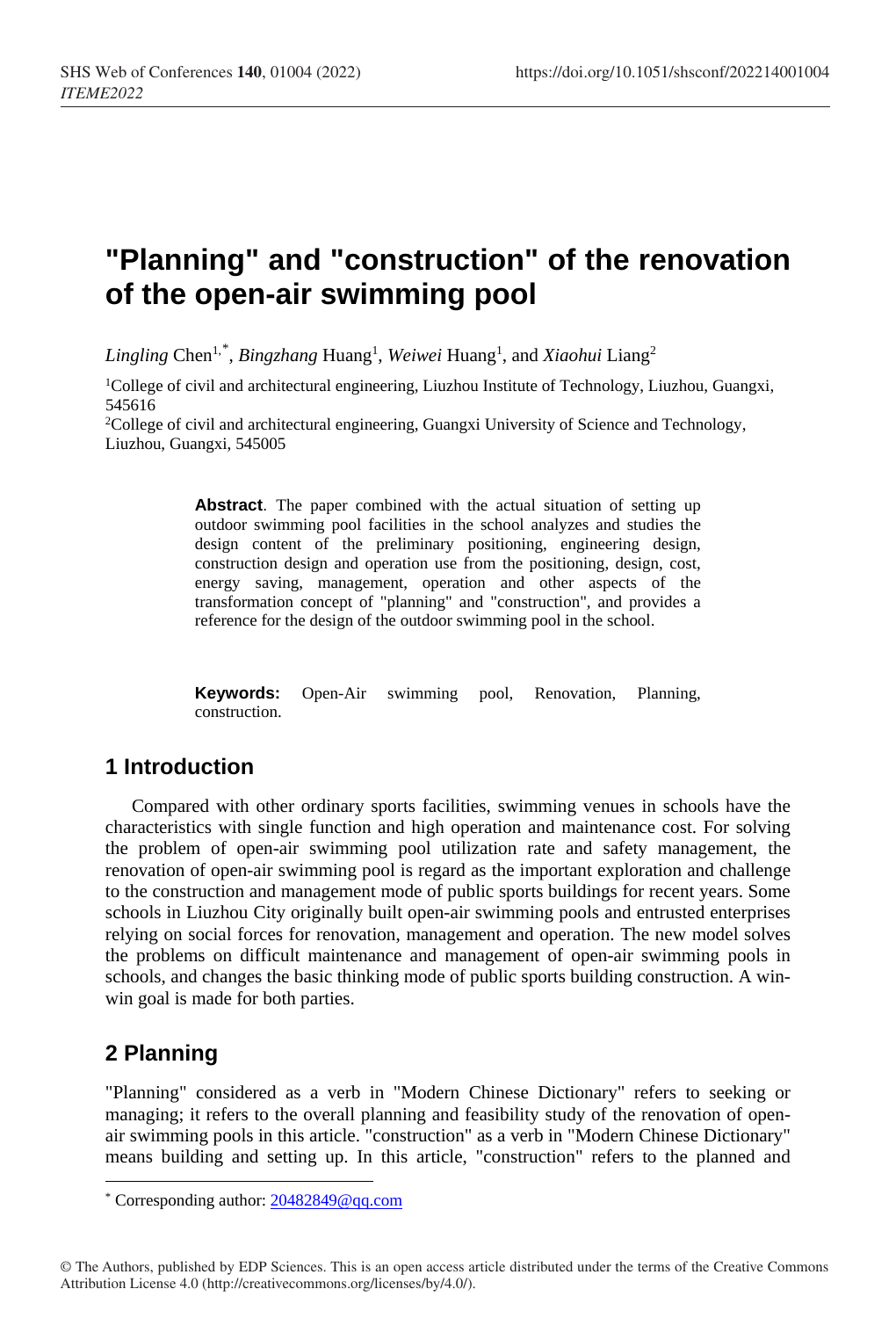purposeful construction of buildings according to the concept of "planning", which can also be understood as put up.

### **2.1 Scientific orientation, rational design**

The type of open-air swimming pool and swimming pool building has always been a complex subject in architectural design research. Open-air swimming pools are generally the integral part of residential areas and schools or supporting facilities, the cost islow compared to swimming pools, but practical and beautiful, and have always been regarded as an important means to improve the quality of residents in residential communities and improve the perfection of supporting facilities in schools. However, issues such as short year-round use times and high maintenance and management costs are the main problems of open-air swimming pools. Compared with open-air swimming pools, large-scale independent swimming pool buildings are generally constructed as an important public facility in the city, which can provide a good indoor environment and can be received all year round, but there are too many swimming pools are in the construction of the landmark of their architecture in the city, which greatly increases the construction cost. For the original purpose of the construction of the swimming pool, it is mainly to provide a exercise venue and a comfortable environment for swimmers to get swimming enthusiasts, and the design too luxurious and wasteful is unnecessary.

Some schools in Liuzhou contain swimming pools or swimming pool sports facilities. For open-air swimming pools, the major problems in schools are maintenance and safety management issues, and the general academic calendar is swimming during summer vacations. During prime time, school staff and students are basically not in school, and the utilization rate of open-air swimming pools is even worse. According to the survey, most of the schools in Liuzhou City that contain swimming pools or swimming pools have been idle after the facilities are built. Therefore, how to make better use of them is an important research topic in the future. In the process of transforming, revitalizing, and optimizing the design of the open-air swimming pool, its scientific orientation and rational design are the basis and premise to ensure that it can be reused.

Scientific research is needed from the positioning of the transformation and reuse of open-air swimming pools. The more important basis for judging is what the purpose of transforming them is. From this point of view, the transformation of an open-air swimming pool into a swimming pool is a better way to provide year-round facility services and improve maintenance costs, while the volume or construction standard of the transformed building does not require such high requirements. With designing, it only needs to meet the basic functional requirements or a little more. The design focus mainly on the building energy-saving design, as a result of the transformation of the swimming pool, the equipment operation and maintenance costs of the year-round service are the design content that needs to be considered.

### **2.2 Scientific orientation, rational design**

School students used the supporting swimming pools or swimming pools in schools generally, as actual use, which are mainly used for swimming teaching, and are less used as competition pools. When transforming an open-air swimming pool into a swimming pool, the size of the swimming pool can be reduced without considering the design of the auditorium, which can greatly reduce the construction cost in the architectural design part of the renovation design. Large unnecessary spaces should also be eliminated to pave the way for later energy conservation and energy reduction.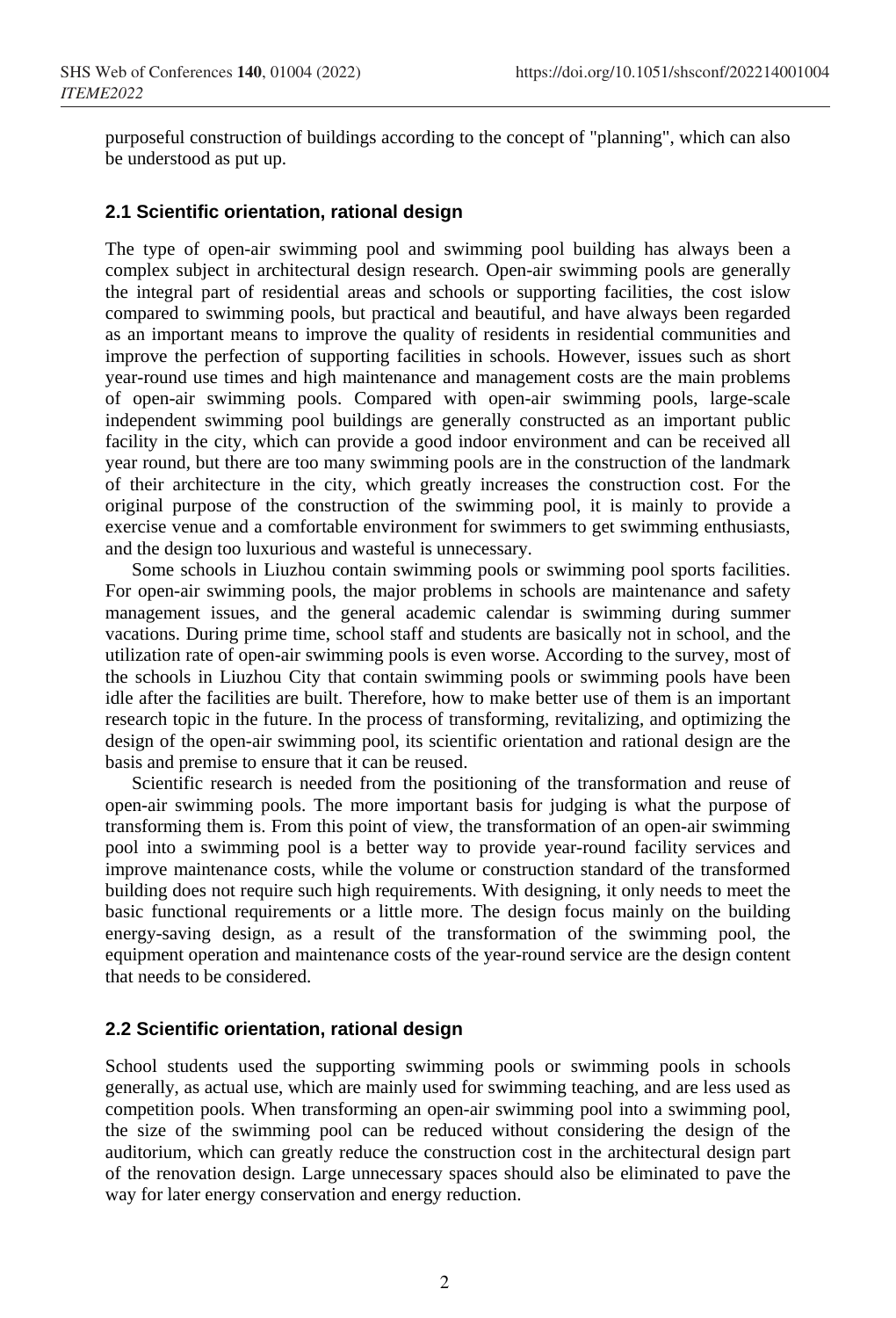To better control the cost and reduce energy consumption, in the renovation process, there are several points needed to be considered. The first is the selection of the building structure and its enclosure for the transformation of the open-air swimming pool into a swimming pool. The swimming pool is a large-span space, and the selection of the building structure accounts for most of the construction cost, which is also one of the difficulties in the architectural design of the swimming pool. Reducing the capacity of the large-span space, reducing the height of the large-span space, and doing a good job of thermal insulation measures for the enclosure are all important means to reduce costs and reduce energy consumption. The second is that the large energy loss of the swimming pool is the loss of equipment operation. When the open-air swimming pool is renovated, the use of winter constant temperature equipment is the largest source of energy consumption .When the swimming pool is remodeled and the swimming pool is provided, the selection and optimization design of the constant temperature equipment is the focus of energy-saving design to reduce energy consumption.

### **2.3 Cluster management, smart operation**

The renovation of the open-air swimming pool mainly covers four stages: preliminary positioning, engineering design, construction design and operation to achieve from "planning" to "construction". In these stage, each contains complex branches and contents, and each part is clustered. Management can achieve expected goals more effectively. At the same time, dynamic management of the whole process can also better control costs and optimize energy conservation, ensuring that the quality of the entire project is advanced.

The operation of the swimming pool of the open-air swimming pool after the renovation can be introduced into the operation of smart venues in order to reduce labor costs. At the same time, introducing the crowd control system, equipment operation system, monitoring system, etc. Digital, parametric and visualized information, through quantitative comparative analysis of performance, maximizes and optimizes the operation of the swimming pool to meet the needs of overall green operation.

### **3 Construction**

### **3.1 Reasonable layout, from the inside to the outside**

When the open-air swimming pool is renovated, it should use the principle of use priority, which reflects the design concept of "inside-out" in the architectural design of the stadium. With laying out the indoor space of the swimming pool, the service space should also be arranged around the swimming pool. The functional space of the swimming pool in the school does not need to be very complicated, it only needs to meet the basic functional requirements. Except for the important use space, the swimming pool design part needs to be considered. In addition, the remaining use space or service space can be reduced in volume, or make full use of gray space such as the space under the stairs, partition design, etc. to meet the use requirements.

The swimming pool space is the most important part of the swimming pool. Functional rooms such as the foyer and technical rooms, as well as changing rooms, shower rooms, equipment rooms, etc., should be designed around the swimming pool, and should be divided and organized according to their different functions, and should set up independent entrance and exit for functional requirements.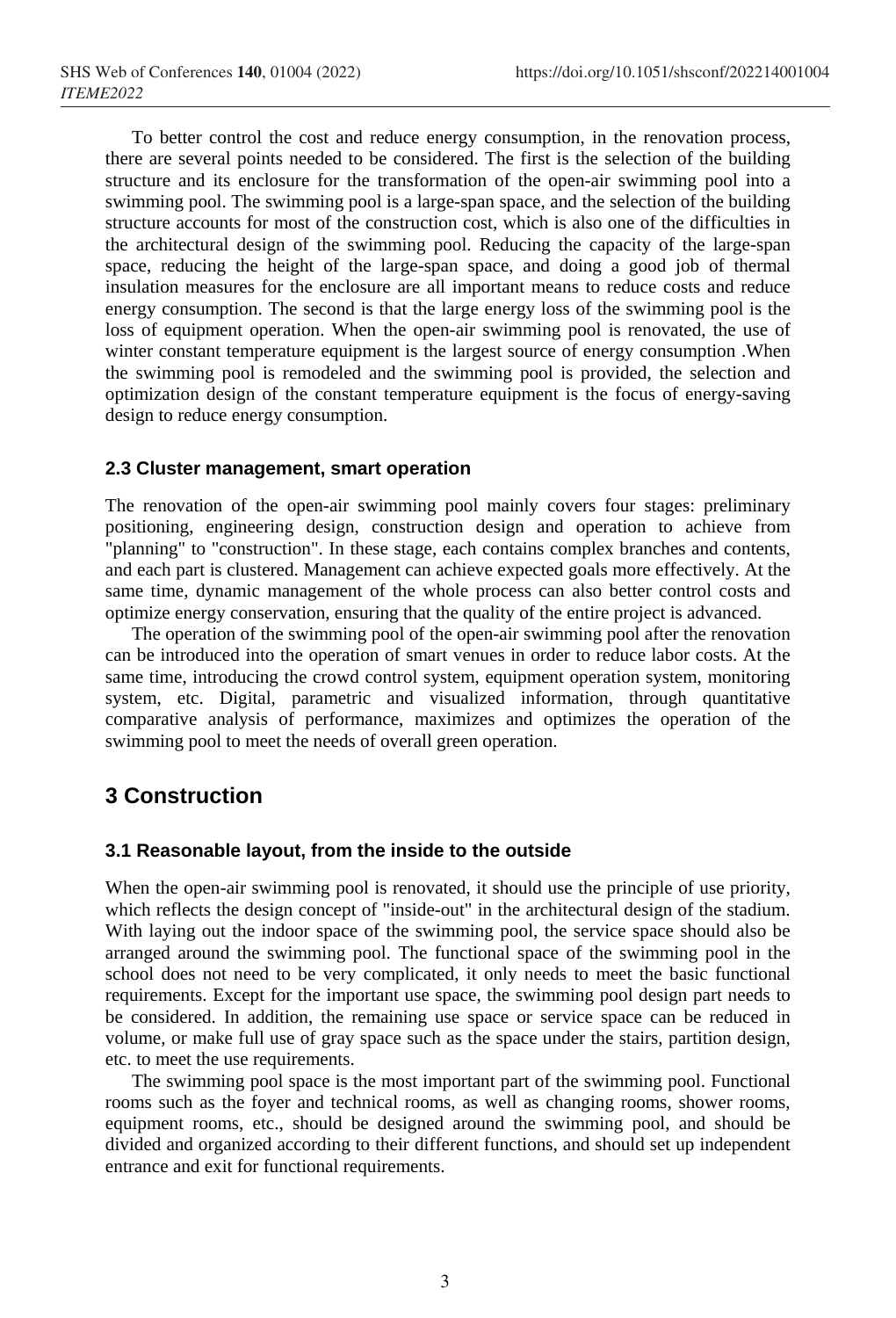### **3.2 Precise modeling, green construction**

The renovation of an open-air swimming pool involves the design of multiple disciplines such as architecture, structure, and equipment. The way to make the communication of design information of different disciplines smooth can be jointly processed through BIM technology, and the information of the whole life cycle of the project transformation can be integrated through the visual 3D model of BIM. Accurate modeling can provide the informatized and digital theoretical basis for the construction process, construction progress, and operation stage of the project, and provide the most effective and feasible design scheme for project construction in terms of energy saving, material saving, etc. to achieve related design and synchronous adjustment .

During the renovation and construction of open-air swimming pools, BIM can provide accurate calculation of engineering quantities, modeling analysis of piping systems, etc., and the construction plan can be revised according to the analysis results in a timely manner, avoiding the waste of on-site rework time and construction materials, and optimizing the work flow, at the same time, it optimizes and adjusts the schedule plan, also improves the construction production efficiency, and realizes the sustainable development concept of "green + wisdom", which is a strong support for the implementation of the outdoor swimming pool renovation project.

### **3.3 Optimizing space, cooperating and innovating**

The swimming pool after the renovation of the open-air swimming pool is mainly a oneline space, and the internal space can adopt a composite space pattern that is arranged adjacent to the pool hall, so that meeting the pool hall, service space, office space, etc. service needs. The pool hall and other spaces can be designed with flexible partition walls, which can share and flow space when different needs. Make full use of the triangular space, for example, the space under the stairs can be set up as a storage room to achieve the compactness of the space and save the university, while meeting the comfort and flexibility of use requirements.

The management and maintenance costs of the renovated swimming pool mainly come from water consumption such as backwash water and pool water evaporation, the use of electricity and filter material loss, frequent maintenance and replacement of equipment parts, and the use of swimming pool water heating and air conditioning costs in winter. The school is under big financial pressure when it is used and operated independently. The policy of introducing social forces to jointly run the school can solve the cost of renovation and maintenance, while alleviating the social demand for swimming resources, and greatly improving the utilization rate of school sports resources. This is also the development trend of the management and operation of swimming pools in primary and secondary schools in the future.

### **4 Conclusion**

In addition to meeting the basic functional requirements in the renovation project of the school's open-air swimming pool, "planning" and "construction" should focus on the applicability of architectural design to improve the utilization rate and meet the original intention of the design. At the same time, the appropriate size and structure of the swimming pool are selected to save energy and focus on economy; according to the policies of the local government or relevant management departments, the swimming pool can be operated and developed continuously, so that the sports facilities of the school can be utilized. It is really implemented and used for education.